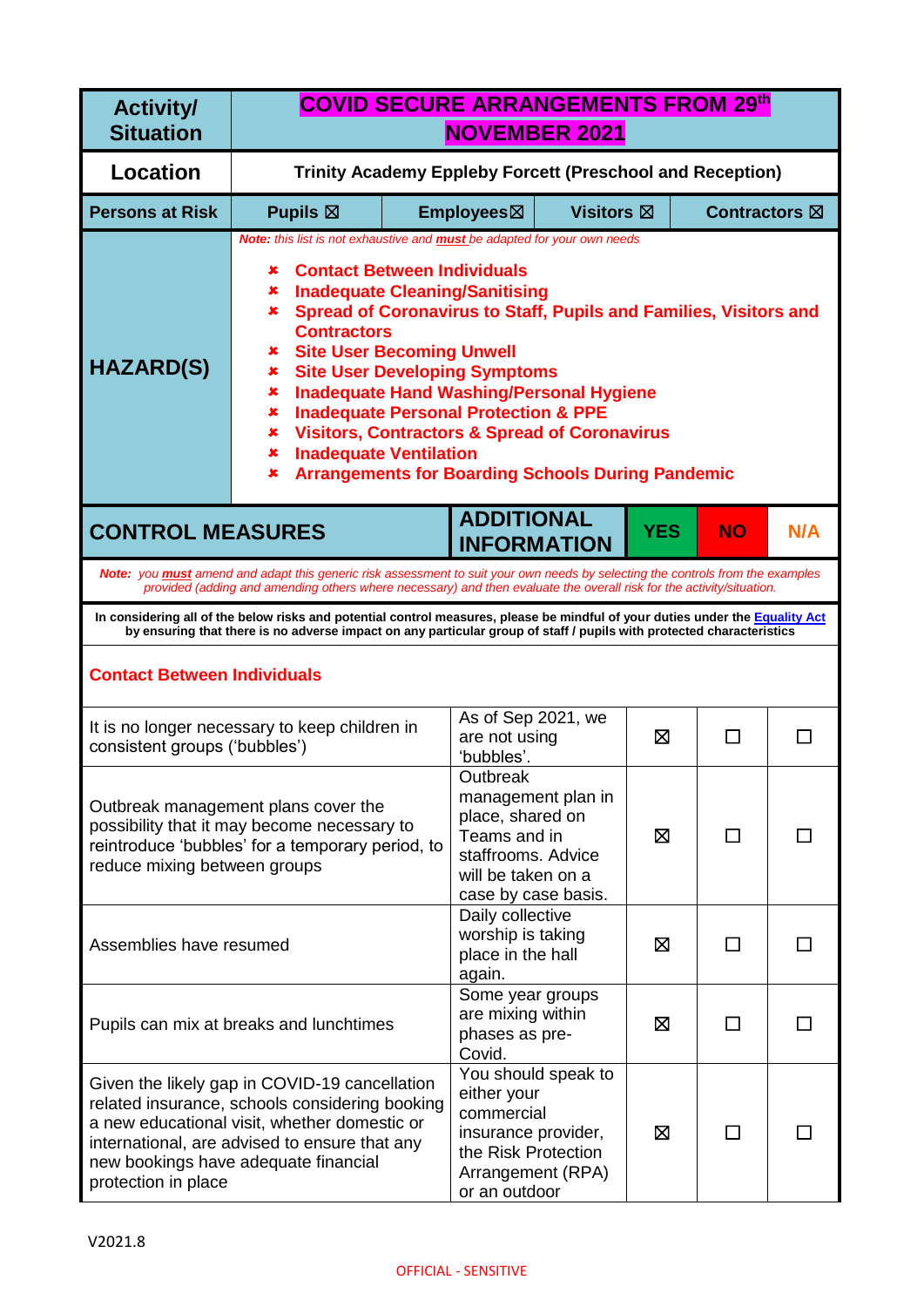|                                                                                                                                                                                              | education adviser to<br>assess the<br>protection available<br>and make sure it<br>provides suitable<br>protection in the<br>event of a COVID-19<br>related cancellation<br>RPA will be<br>contacted regarding<br>all trips.                                                                       |   |              |   |
|----------------------------------------------------------------------------------------------------------------------------------------------------------------------------------------------|---------------------------------------------------------------------------------------------------------------------------------------------------------------------------------------------------------------------------------------------------------------------------------------------------|---|--------------|---|
| Schools can undertake educational day visits                                                                                                                                                 | <b>Consideration</b><br>given to<br><b>NYCC Guidance for</b><br><b>Activities in Schools</b><br>- Autumn/Winter<br>2021<br>Visits will take place<br>as logged on Evolve<br>with RAs in place.                                                                                                    | ⊠ | $\mathbf{I}$ |   |
| Schools can undertake domestic residential<br>education visits                                                                                                                               | <b>Consideration</b><br>given to<br><b>NYCC Guidance for</b><br><b>Activities in Schools</b><br>- Autumn/Winter<br>2021<br>Visits will take place<br>as logged on Evolve<br>with RAs in place.                                                                                                    | 区 | ΙI           |   |
| International educational visits that have<br>previously been deferred or postponed can<br>take place from September 2021 and new<br>international visits for the future can be<br>organised |                                                                                                                                                                                                                                                                                                   |   |              | ⊠ |
| School has resumed all before and after-school<br>educational activities and wraparound<br>childcare for pupils                                                                              | More information on<br>planning extra-<br>curricular provision<br>can be found in the<br>guidance<br>for providers who run<br>community activities,<br>holiday clubs, after-<br>school clubs, tuition<br>and other out-of-<br>school provision for<br>children<br>All activities have<br>resumed. | ⊠ | $\mathbf{I}$ |   |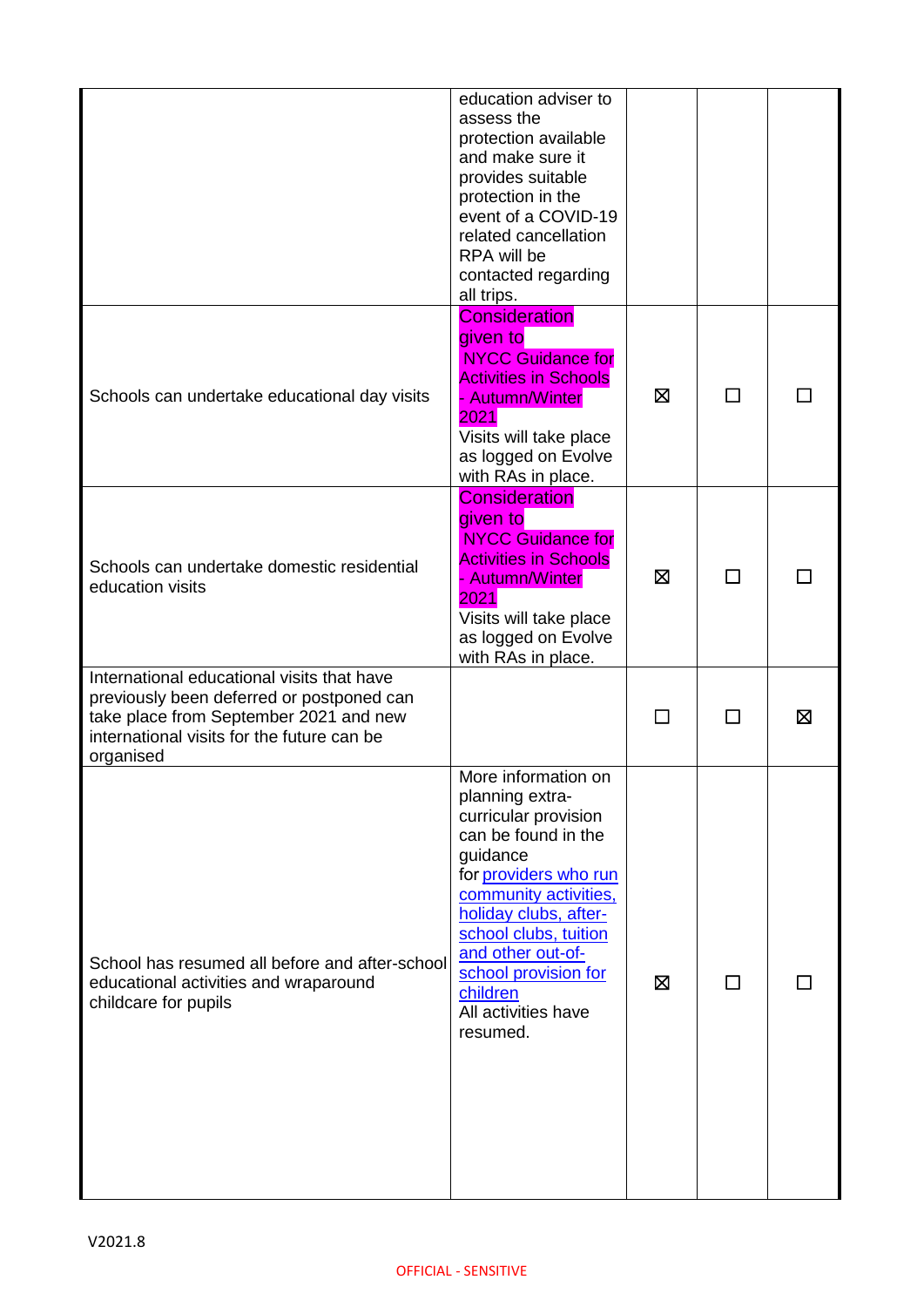| <b>Inadequate Cleaning/Sanitising</b>                                                                                                                                               |                                                                                                                                                                                                                                                     |   |                |  |
|-------------------------------------------------------------------------------------------------------------------------------------------------------------------------------------|-----------------------------------------------------------------------------------------------------------------------------------------------------------------------------------------------------------------------------------------------------|---|----------------|--|
| A cleaning schedule that includes regular<br>cleaning of areas and equipment (for example,<br>twice per day), with a particular focus on<br>frequently touched surfaces is in place | Cleaning of non-<br>healthcare settings<br>outside the home<br>Cleaning regime<br>agreed with NYCC<br><b>Cleaners and staff</b><br>will regularly wipe<br>surfaces and door<br>handles - Gloves,<br>cloths and spray are<br>provided.               | 冈 | П              |  |
| Electronic entry systems and keypads are<br>regularly sanitised particularly first thing in the<br>morning and where possible after each use                                        | Staff and visitors use<br>antibacterial handgel<br>before and after<br>each use. Screens<br>and keypads are<br>regularly wiped<br>throughout the day.                                                                                               | ⊠ | $\Box$         |  |
| Bins for tissues and other rubbish are emptied<br>throughout the day                                                                                                                | Bins are emptied<br>daily by cleaners<br>and tied off following<br>lunchtime by a<br>member of staff.                                                                                                                                               | ⊠ | $\blacksquare$ |  |
| Stocks of cleaning chemicals, liquid soap,<br>paper towels, tissues, toilet roll, bin bags etc.<br>regularly checked and additional supplies<br>requested as necessary              | Everything in place<br>and top ups<br>regularly ordered.                                                                                                                                                                                            | ⊠ |                |  |
| <b>Spread of Coronavirus to Staff, Pupils and Families, Visitors and Contractors</b>                                                                                                |                                                                                                                                                                                                                                                     |   |                |  |
| Any suspected or confirmed close contacts of<br>the Omicron variant will be asked to isolate for<br>10 days regardless of vaccination status or<br>age.                             | These will be<br>contacted directly<br>and told to isolate                                                                                                                                                                                          | ⊠ |                |  |
| Close contacts will be identified via NHS Test<br>and Trace                                                                                                                         | <b>Education settings</b><br>will no longer be<br>expected to<br>undertake contact<br>tracing<br>Letters and<br>information sent to<br>parents, and on the<br>website, and staff<br>aware.<br>The school does<br>keep parents<br>updated re: cases. | ⊠ | $\mathsf{L}$   |  |
| Contacts from a school setting will only be<br>traced by NHS Test and Trace where the<br>positive case specifically identifies the                                                  | <b>NHS Test and Trace</b><br>will work with the<br>positive case to<br>identify close                                                                                                                                                               | 区 |                |  |

positive case specifically identifies the individual as being a close contact

contacts Letters and

information sent to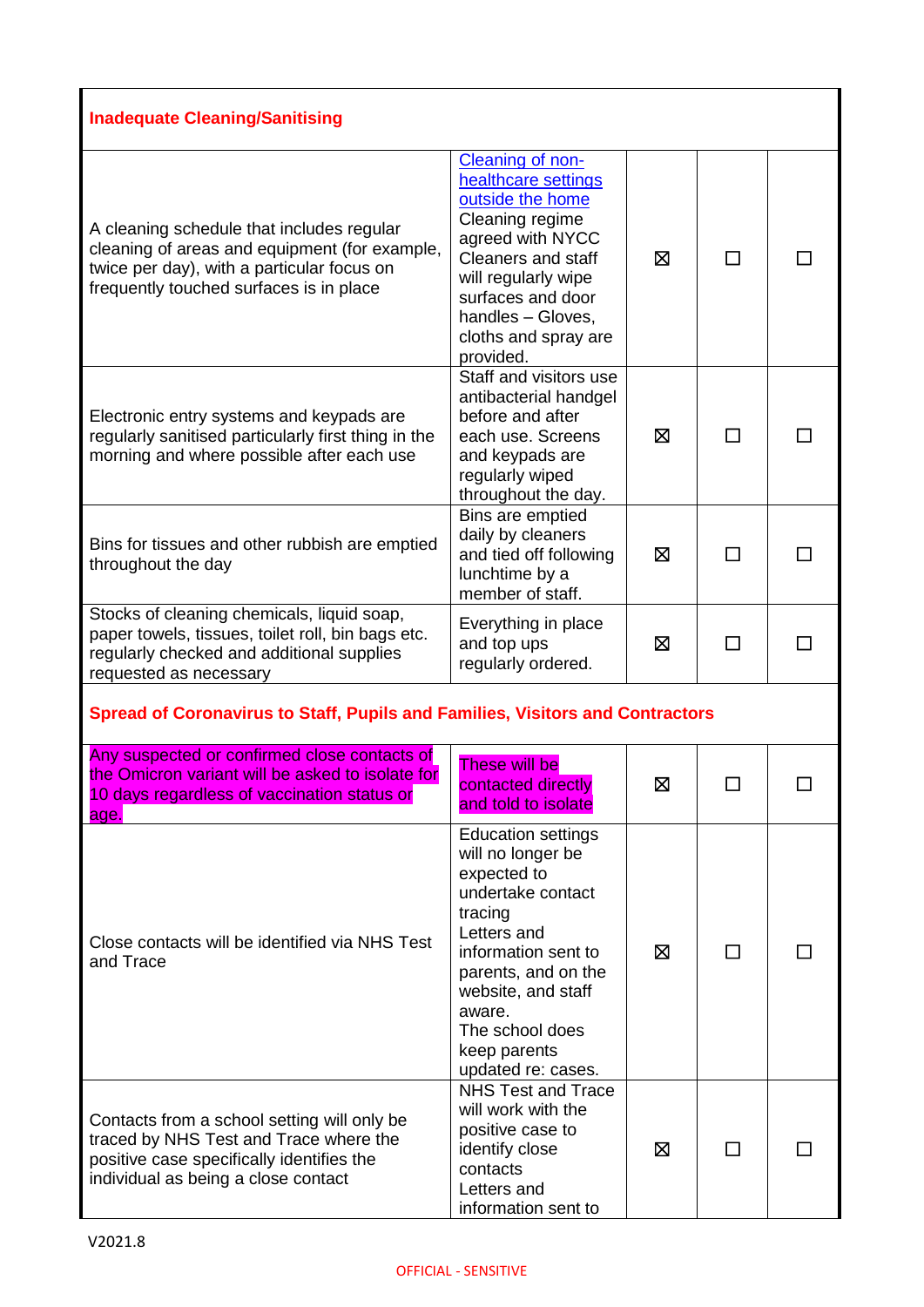|                                                                                                                                                                                                                                                                                                                                                                                                                                                                                                                                                                                                             | parents, and on the<br>website, and staff<br>aware.                                                                                                                                                                                                                                                                                                              |   |        |  |
|-------------------------------------------------------------------------------------------------------------------------------------------------------------------------------------------------------------------------------------------------------------------------------------------------------------------------------------------------------------------------------------------------------------------------------------------------------------------------------------------------------------------------------------------------------------------------------------------------------------|------------------------------------------------------------------------------------------------------------------------------------------------------------------------------------------------------------------------------------------------------------------------------------------------------------------------------------------------------------------|---|--------|--|
| Individuals are not required to self-isolate if<br>they live in the same household as someone<br>with COVID-19, or are a close contact of<br>someone with COVID-19, and any of the<br>following apply:<br>they are fully vaccinated<br>they are below the age of 18 years and<br>6 months<br>they have taken part in or are currently<br>part of an approved COVID-19 vaccine<br>trial<br>they are not able to get vaccinated for<br>medical reasons<br>Any suspected or confirmed close contacts of<br>the Omicron variant will be asked to isolate for<br>10 days regardless of vaccination status or age | Instead, they will be<br>contacted<br>by NHS Test and<br>Trace, informed they<br>have been in close<br>contact with a<br>positive case and<br>advised to take<br>a PCR test. We<br>would encourage all<br>individuals to take<br>a PCR test if advised<br>to do so.<br>Letters and<br>information sent to<br>parents, and on the<br>website, and staff<br>aware. | ⊠ | П      |  |
| Contact with individuals who are required to<br>self-isolate is minimised by ensuring they do<br>not attend the school                                                                                                                                                                                                                                                                                                                                                                                                                                                                                      | Letters and<br>information sent to<br>parents, and on the<br>website, and staff<br>aware.                                                                                                                                                                                                                                                                        | ⊠ |        |  |
| Anybody contacted by NHS Test and Trace or<br>local health protection team and told to self-<br>isolate because they have been a close<br>contact of a positive case, has a legal<br>obligation to do so                                                                                                                                                                                                                                                                                                                                                                                                    | Letters and<br>information sent to<br>parents, and on the<br>website, and staff<br>aware.                                                                                                                                                                                                                                                                        | ⊠ | П      |  |
| Pupils, staff and other adults must not come<br>into the school if they have symptoms, have<br>had a positive test result or other reasons<br>requiring them to stay at home due to the risk<br>of them passing on COVID-19 (for example,<br>they are required to quarantine)                                                                                                                                                                                                                                                                                                                               | Letters and<br>information sent to<br>parents, and on the<br>website, and staff<br>aware.                                                                                                                                                                                                                                                                        | ⊠ |        |  |
| Settings will continue to have a role in working<br>with health protection teams in the case of a<br>local outbreak. If there is a substantial increase<br>in the number of positive cases in a setting or if<br>central government offers the area an<br>enhanced response package, a director of<br>public health might advise a setting to<br>temporarily reintroduce some control measures                                                                                                                                                                                                              | Outbreak<br>management plan in<br>place. Advice will be<br>taken on a case by<br>case basis.                                                                                                                                                                                                                                                                     | ⊠ | П      |  |
| The Operational Guidance sets out the<br>measures that all education settings should<br>have in place to manage transmission of<br>COVID-19 day to day. For most settings it will<br>make sense to think about taking extra action if<br>the number of positive cases substantially<br>increases. This is because it could indicate<br>transmission is happening in the setting                                                                                                                                                                                                                             | For most education<br>and childcare<br>settings, whichever<br>of these thresholds<br>is reached first:<br>• 5 children, pupils,<br>students or staff,<br>who are likely to<br>have mixed closely,<br>test positive for<br>COVID-19 within a<br>10-day period; or                                                                                                 | ⊠ | $\Box$ |  |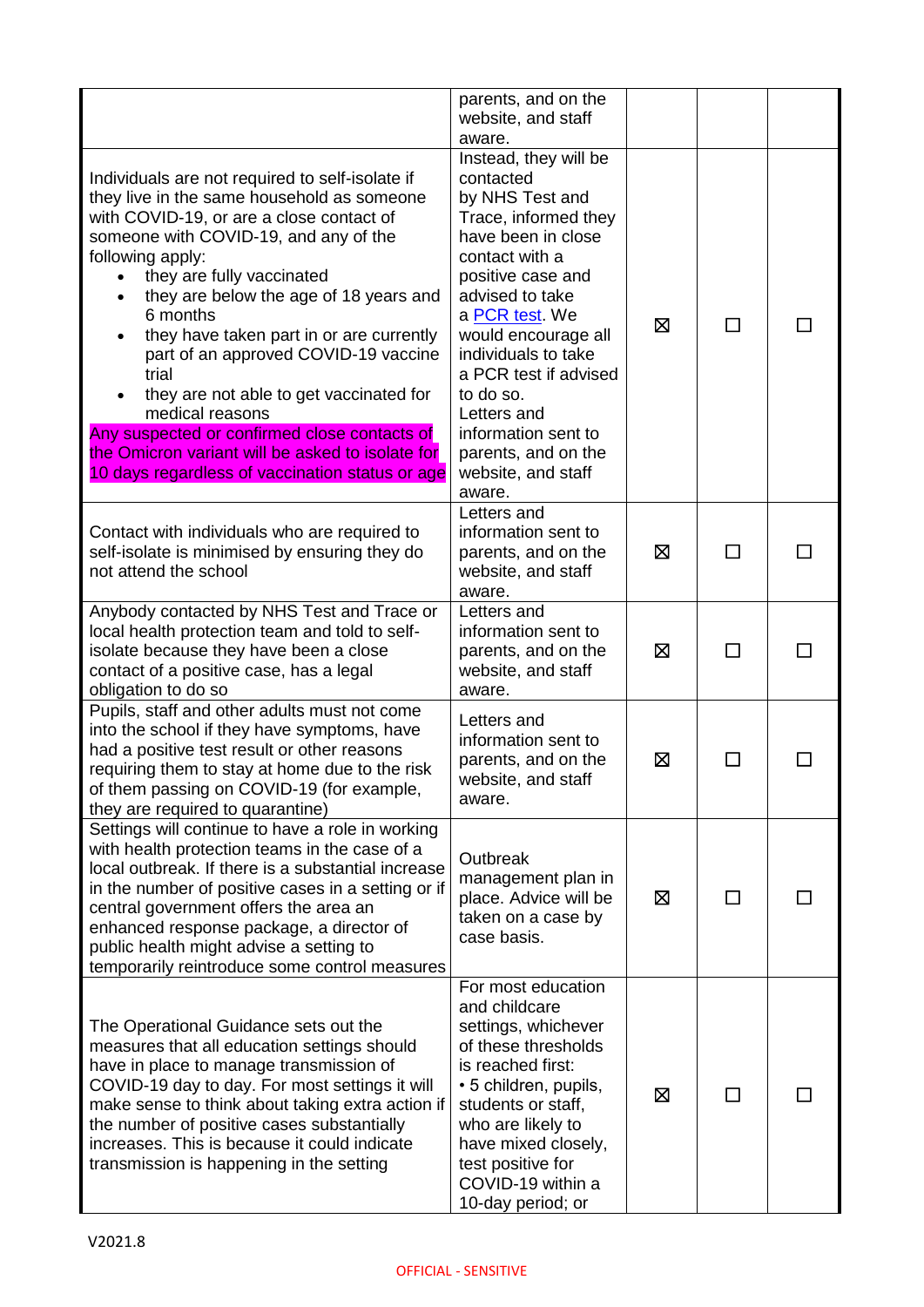|                                                                                                                                                                                                                                                                                                                                                                                                                                                                               | • 10% of children,<br>pupils, students or<br>staff who are likely<br>to have mixed<br>closely test positive<br>for COVID-19 within<br>a 10-day period.                                                                                                                                                                |              |        |   |
|-------------------------------------------------------------------------------------------------------------------------------------------------------------------------------------------------------------------------------------------------------------------------------------------------------------------------------------------------------------------------------------------------------------------------------------------------------------------------------|-----------------------------------------------------------------------------------------------------------------------------------------------------------------------------------------------------------------------------------------------------------------------------------------------------------------------|--------------|--------|---|
|                                                                                                                                                                                                                                                                                                                                                                                                                                                                               | For special schools,<br>residential settings,<br>and settings that<br>operate with 20 or<br>fewer children,<br>pupils, students and<br>staff at any one time:<br>• 2 children, pupils,<br>students and staff,<br>who are likely to<br>have mixed closely,<br>test positive for<br>COVID-19 within a<br>10-day period. |              |        |   |
|                                                                                                                                                                                                                                                                                                                                                                                                                                                                               | Outbreak<br>management plan in<br>place. Advice will be<br>taken on a case by<br>case basis.                                                                                                                                                                                                                          |              |        |   |
| All settings should seek public health advice if<br>a pupil, student, child or staff member is<br>admitted to hospital with COVID-19. They can<br>do this by phoning the DfE helpline (0800 046<br>8687, option 1), or in line with other local<br>arrangements.                                                                                                                                                                                                              | Hospitalisation could<br>indicate increased<br>severity of illness or<br>a new variant of<br>concern. Settings<br>may be offered<br>public health support<br>in managing risk<br>assessments and<br>communicating with<br>staff and parents.<br>Staff aware                                                           | ⊠            | $\Box$ |   |
| All CEV pupils should attend their school<br>unless they are one of the very small number<br>of pupils under paediatric or other specialist<br>care and have been advised by their GP or<br>clinician not to attend                                                                                                                                                                                                                                                           | Further information<br>is available in the<br>guidance on<br><b>Supporting pupils</b><br>with medical<br>conditions at school                                                                                                                                                                                         | $\mathbf{I}$ | ΙI     | ⊠ |
| CEV colleagues currently undertaking<br>amended duties to enable them to work fully<br>from home can now consider with their<br>manager a return to normal duties on a risk<br>assessment basis with specific factors to be<br>taken into account including:<br>ensuring the working environment is as<br>➤<br>Covid-safe as possible, taking into<br>account individual vaccination status<br>and the risk of coming into contact with<br>Covid cases as part of their role; |                                                                                                                                                                                                                                                                                                                       | ⊠            | ΙI     |   |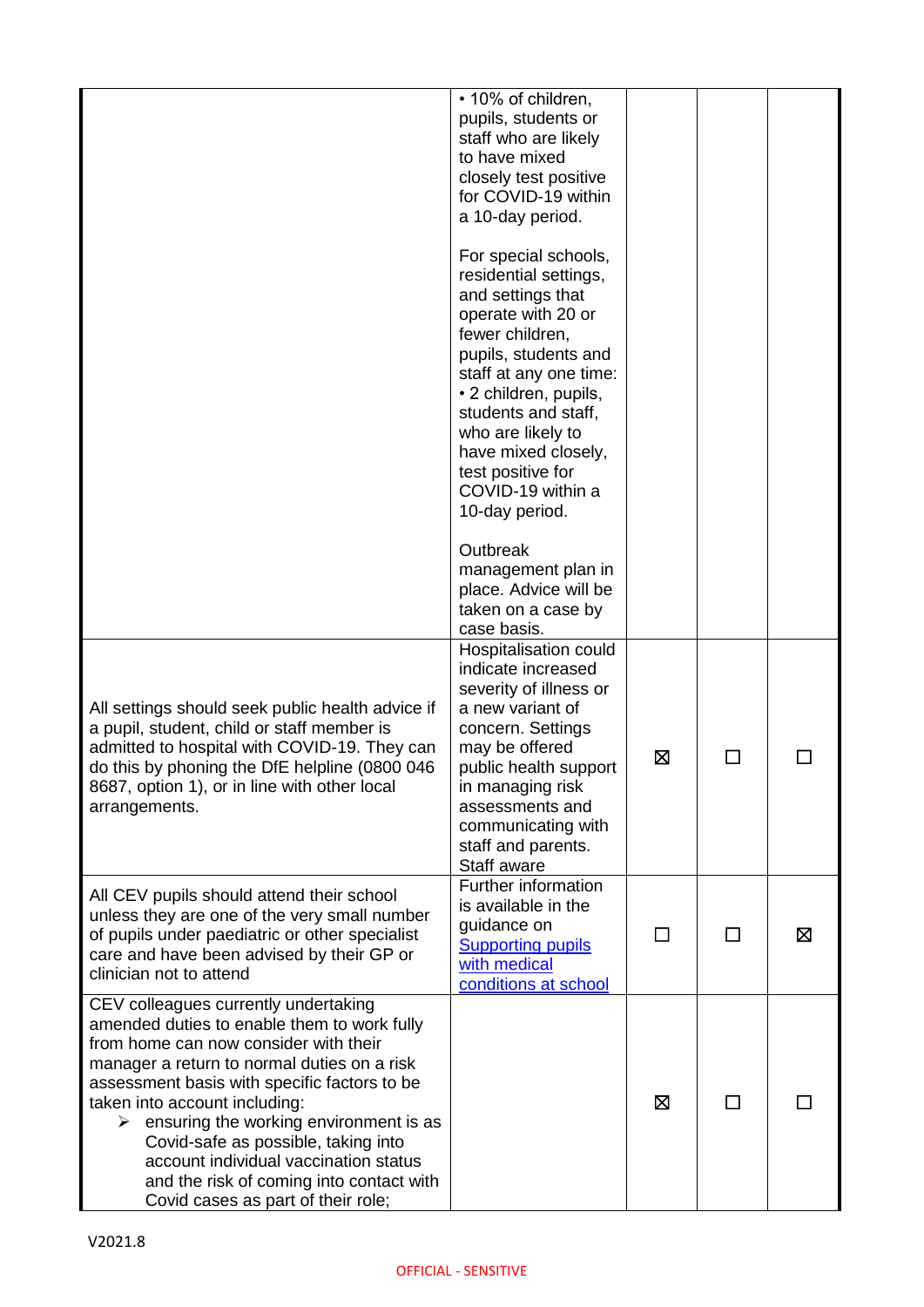| they should not provide direct care to<br>➤<br>people who are known to have a<br>current Covid infection, or symptoms<br>suggestive of Covid;<br>continuation of the current amended<br>⋗<br>duties for the time being may be<br>appropriate depending on the risk<br>assessment<br>arrangements to be reviewed again<br>towards the end of September when it<br>is anticipated the Covid risk should be<br>reduced.<br><b>Pregnant Colleagues</b><br>For pregnant colleagues at any gestational<br>stage we have been following the same<br>guidance as the for CEV colleagues so the<br>approach outlined above should also be<br>followed for these colleagues | Risk assessment in<br>place                                                                                                                                                                                                                                                                                                                                                                                                                                                                                        |   |    |  |
|-------------------------------------------------------------------------------------------------------------------------------------------------------------------------------------------------------------------------------------------------------------------------------------------------------------------------------------------------------------------------------------------------------------------------------------------------------------------------------------------------------------------------------------------------------------------------------------------------------------------------------------------------------------------|--------------------------------------------------------------------------------------------------------------------------------------------------------------------------------------------------------------------------------------------------------------------------------------------------------------------------------------------------------------------------------------------------------------------------------------------------------------------------------------------------------------------|---|----|--|
| All employers have a duty of care to their<br>employees, and this extends to their mental<br>health.<br>Make sure you have explained to all staff the<br>measures you are putting in place. Discuss<br>with all staff any changes in place as part of<br>these measures.<br>Because some staff may be particularly<br>anxious about returning, you may need extra<br>systems in place to support staff wellbeing                                                                                                                                                                                                                                                  | Read about the:<br>extra mental health<br>support for pupils<br>and teachers,<br><b>Wellbeing for</b><br><b>Education return</b><br>programme<br><b>Education</b><br><b>Support</b> provides a<br>free helpline for<br>school staff and<br>targeted support for<br>mental health and<br>wellbeing<br><b>Risk assessments</b><br>and staff guidelines<br>shared with all staff.<br>Support services for<br>all stakeholders,<br>including staff, are<br>highlighted on the<br>school website<br>Mental Health page. | Χ | l. |  |
| <b>Site User Becoming Unwell</b>                                                                                                                                                                                                                                                                                                                                                                                                                                                                                                                                                                                                                                  |                                                                                                                                                                                                                                                                                                                                                                                                                                                                                                                    |   |    |  |
| If anyone in school develops COVID-19<br>symptoms, however mild, they are sent home<br>and told they should follow public health<br>advice                                                                                                                                                                                                                                                                                                                                                                                                                                                                                                                        | <b>Symptoms of</b><br>coronavirus (COVID-<br>19)<br>Letters and<br>information sent to<br>parents, and on the<br>website, and staff<br>aware.                                                                                                                                                                                                                                                                                                                                                                      | ⊠ |    |  |
| If a pupil is awaiting collection, they should be<br>left in a room on their own if possible and safe<br>to do so. A window should be opened for fresh<br>air ventilation if possible                                                                                                                                                                                                                                                                                                                                                                                                                                                                             | A plastic chair is<br>available in the front<br>entrance. If weather<br>permits the child will                                                                                                                                                                                                                                                                                                                                                                                                                     | Ŋ |    |  |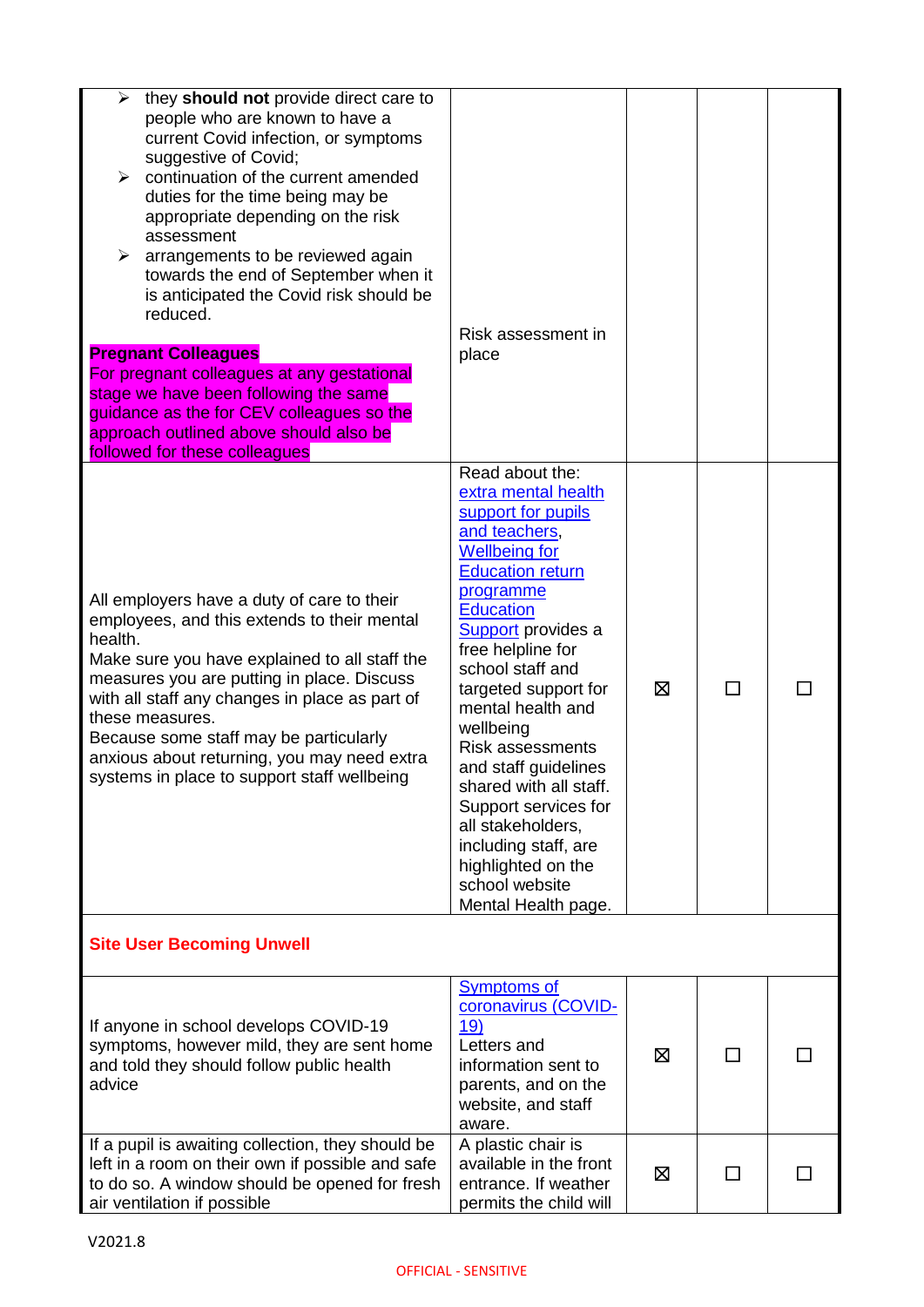|                                                                                                                                                                                                                                                                                                                                                                                                                                                                                                                                                                                                                                                                          | sit outdoors<br>supervised by the<br>administrator at a<br>safe distance.                                                                                                                                                                                                                                                                                                                             |   |        |   |
|--------------------------------------------------------------------------------------------------------------------------------------------------------------------------------------------------------------------------------------------------------------------------------------------------------------------------------------------------------------------------------------------------------------------------------------------------------------------------------------------------------------------------------------------------------------------------------------------------------------------------------------------------------------------------|-------------------------------------------------------------------------------------------------------------------------------------------------------------------------------------------------------------------------------------------------------------------------------------------------------------------------------------------------------------------------------------------------------|---|--------|---|
| If the pupil needs to go to the toilet while<br>waiting to be collected, they should use a<br>separate toilet if possible. The toilet should be<br>cleaned and disinfected using standard<br>cleaning products before being used by<br>anyone else                                                                                                                                                                                                                                                                                                                                                                                                                       | There is a separate<br>toilet available, near<br>the main office,<br>which can be<br>cleaned after use.                                                                                                                                                                                                                                                                                               | 区 | П      |   |
| PPE should be worn by staff caring for the<br>pupil while they await collection if close<br>contact is necessary                                                                                                                                                                                                                                                                                                                                                                                                                                                                                                                                                         | PPE available in the<br>main office.                                                                                                                                                                                                                                                                                                                                                                  | 区 | ΙI     |   |
| The room used by the pupil awaiting collection<br>should be cleaned after they have left                                                                                                                                                                                                                                                                                                                                                                                                                                                                                                                                                                                 | The area will be<br>cleaned after use.                                                                                                                                                                                                                                                                                                                                                                | ⊠ | $\Box$ | □ |
| Everyone displaying coronavirus (COVID-19)<br>symptoms should avoid using public transport<br>and, wherever possible, be collected by a<br>member of their family or household                                                                                                                                                                                                                                                                                                                                                                                                                                                                                           | Staff aware                                                                                                                                                                                                                                                                                                                                                                                           | ⊠ | $\Box$ |   |
| In exceptional circumstances, if parents or<br>carers cannot arrange to have their child<br>collected, if age-appropriate and safe to do so<br>the child should walk, cycle or scoot home                                                                                                                                                                                                                                                                                                                                                                                                                                                                                | We will avoid this at<br>all costs.                                                                                                                                                                                                                                                                                                                                                                   | ⊠ | ΙI     |   |
| In an emergency, call 999 if the pupil is<br>seriously ill or injured or their life is at risk.                                                                                                                                                                                                                                                                                                                                                                                                                                                                                                                                                                          | Anyone with<br>coronavirus (COVID-<br>19) symptoms<br>should not visit the<br>GP, pharmacy,<br>urgent care centre or<br>a hospital<br>Staff aware                                                                                                                                                                                                                                                     | ⊠ |        |   |
| <b>Site User Developing Symptoms</b>                                                                                                                                                                                                                                                                                                                                                                                                                                                                                                                                                                                                                                     |                                                                                                                                                                                                                                                                                                                                                                                                       |   |        |   |
| Schools must ensure that staff members and<br>parents/carers understand that they will need<br>to be ready and willing to book a test if they<br>are displaying symptoms. The main symptoms<br>are a high temperature, a new continuous<br>cough and/or a loss or change to your sense<br>of smell or taste. Staff and pupils must not<br>come into the school if they have symptoms,<br>and must be sent home to self-isolate if they<br>develop them in school. All children can be<br>tested if they have symptoms, including<br>children under 5, but children aged 11 and<br>under will need to be helped by their parents<br>or carers if using a home testing kit | The advice service<br>(or PHE local health<br>protection team if<br>escalated) will<br>provide definitive<br>advice on who must<br>be sent home. A<br>template letter will<br>be provided to<br>schools, on the<br>advice of the health<br>protection team, to<br>send to parents and<br>staff if needed<br>Letters and<br>information sent to<br>parents, and on the<br>website, and staff<br>aware. | ⊠ | $\Box$ |   |
| Staff in all settings should undertake twice<br>weekly home tests                                                                                                                                                                                                                                                                                                                                                                                                                                                                                                                                                                                                        | Clear guidance<br>shared with Staff<br>including the LFD<br>RA.                                                                                                                                                                                                                                                                                                                                       | ⊠ | ΙI     |   |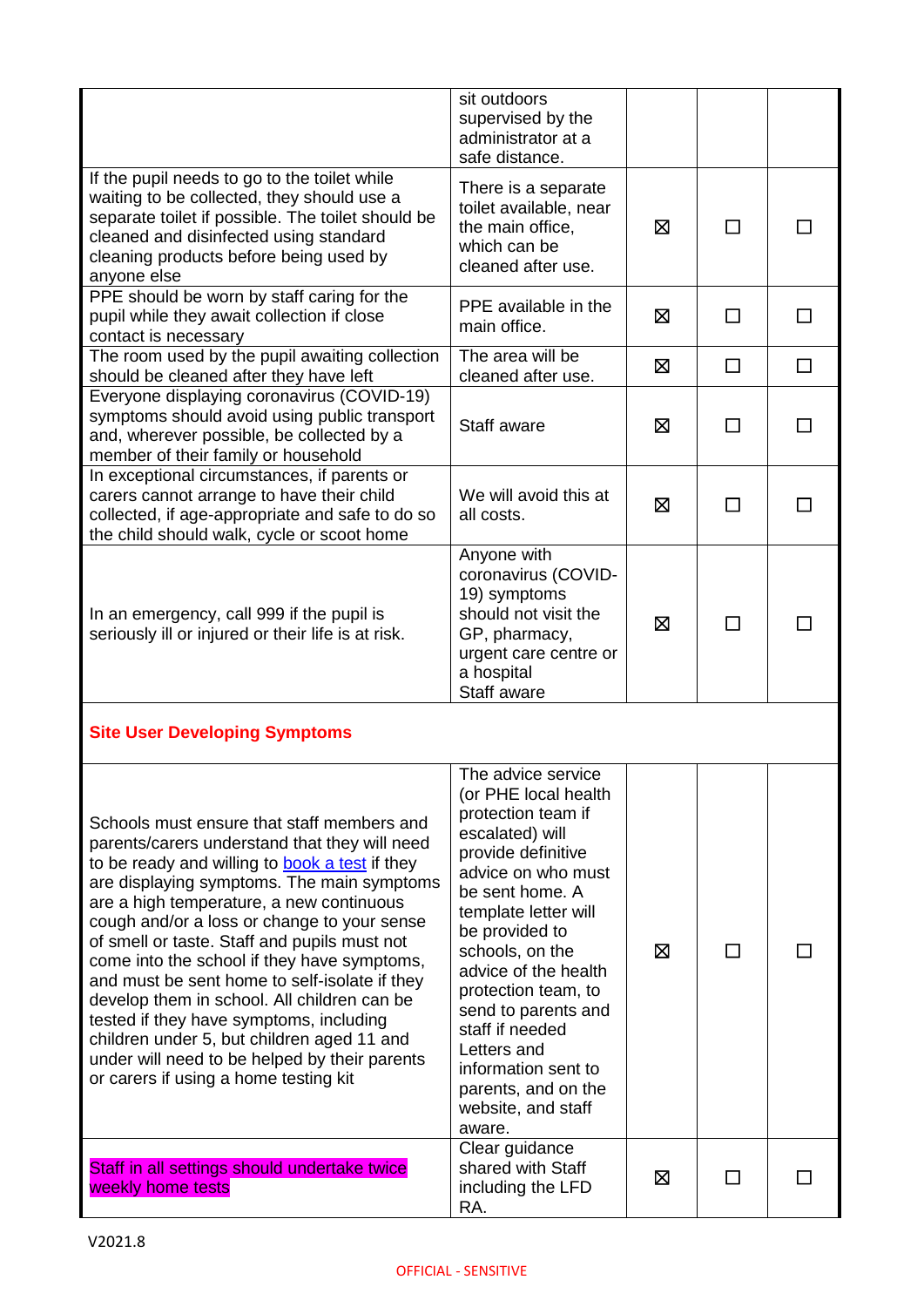| Primary age pupils (those in year 6 and below)<br>do not need to test                                                                                                                                                                                                             | We have never<br>asked our primary<br>children to test<br>regularly.                                                                                                                                 | ⊠ | $\mathsf{L}$ |   |
|-----------------------------------------------------------------------------------------------------------------------------------------------------------------------------------------------------------------------------------------------------------------------------------|------------------------------------------------------------------------------------------------------------------------------------------------------------------------------------------------------|---|--------------|---|
| Staff and pupils with a positive LFD test result<br>should self-isolate in line with the stay at home<br>guidance for households with possible or<br>confirmed coronavirus (COVID-19) infection.<br>They will also need to get a free PCR test to<br>check if they have COVID-19. | Letters and<br>information sent to<br>parents, and on the<br>website, and staff<br>aware.                                                                                                            | ⊠ |              |   |
| If the PCR test is taken within 2 days of the<br>positive lateral flow test, and is negative, it<br>overrides the self-test LFD test and the pupil<br>can return to school, as long as the individual<br>doesn't have COVID-19 symptoms                                           | Letters and<br>information sent to<br>parents, and on the<br>website, and staff<br>aware.                                                                                                            | 区 |              |   |
| Whilst awaiting the confirmatory PCR result,<br>the individual should continue to self-isolate                                                                                                                                                                                    | Letters and<br>information sent to<br>parents, and on the<br>website, and staff<br>aware.                                                                                                            | ⊠ |              |   |
| Those with symptoms are expected to order a<br>test online or visit a test site to take a lab-<br>based polymerase chain reaction (PCR) test<br>to check if they have the virus                                                                                                   | Letters and<br>information sent to<br>parents, and on the<br>website, and staff<br>aware.                                                                                                            | ⊠ |              |   |
| Pupils, staff and other adults should follow<br>public health advice on when to self-isolate<br>and what to do                                                                                                                                                                    | When to self-isolate<br>and what to do -<br>Coronavirus<br>$(COVID-19)$<br>Letters and<br>information sent to<br>parents, and on the<br>website, and staff<br>aware.                                 | ⊠ |              |   |
| <b>Inadequate Hand Washing/Personal Hygiene</b>                                                                                                                                                                                                                                   |                                                                                                                                                                                                      |   |              |   |
| Staff/pupils/cleaners/contractors etc. will be<br>reminded to clean their hands regularly,<br>including;<br>when they arrive at the school<br>when they return from breaks<br>when they change rooms<br>before and after eating                                                   | Ensure that staff<br>have sufficient time<br>to wash their hands<br>regularly, as<br>frequently as pupils<br>Clear guidance<br>shared in Staff<br>Guidelines and on<br>posters around the<br>school. | ⊠ |              |   |
| Consideration given to how often pupils and<br>staff will need to wash their hands and<br>incorporated time for this is in timetables or<br>lesson plans                                                                                                                          | Staff have<br>timetabled<br>handwashing at key<br>points during the<br>day.                                                                                                                          | ⊠ | ΙI           |   |
| Staff working with pupils who spit<br>uncontrollably may want more opportunities to<br>wash their hands than other staff                                                                                                                                                          |                                                                                                                                                                                                      | □ | $\mathsf{L}$ | 区 |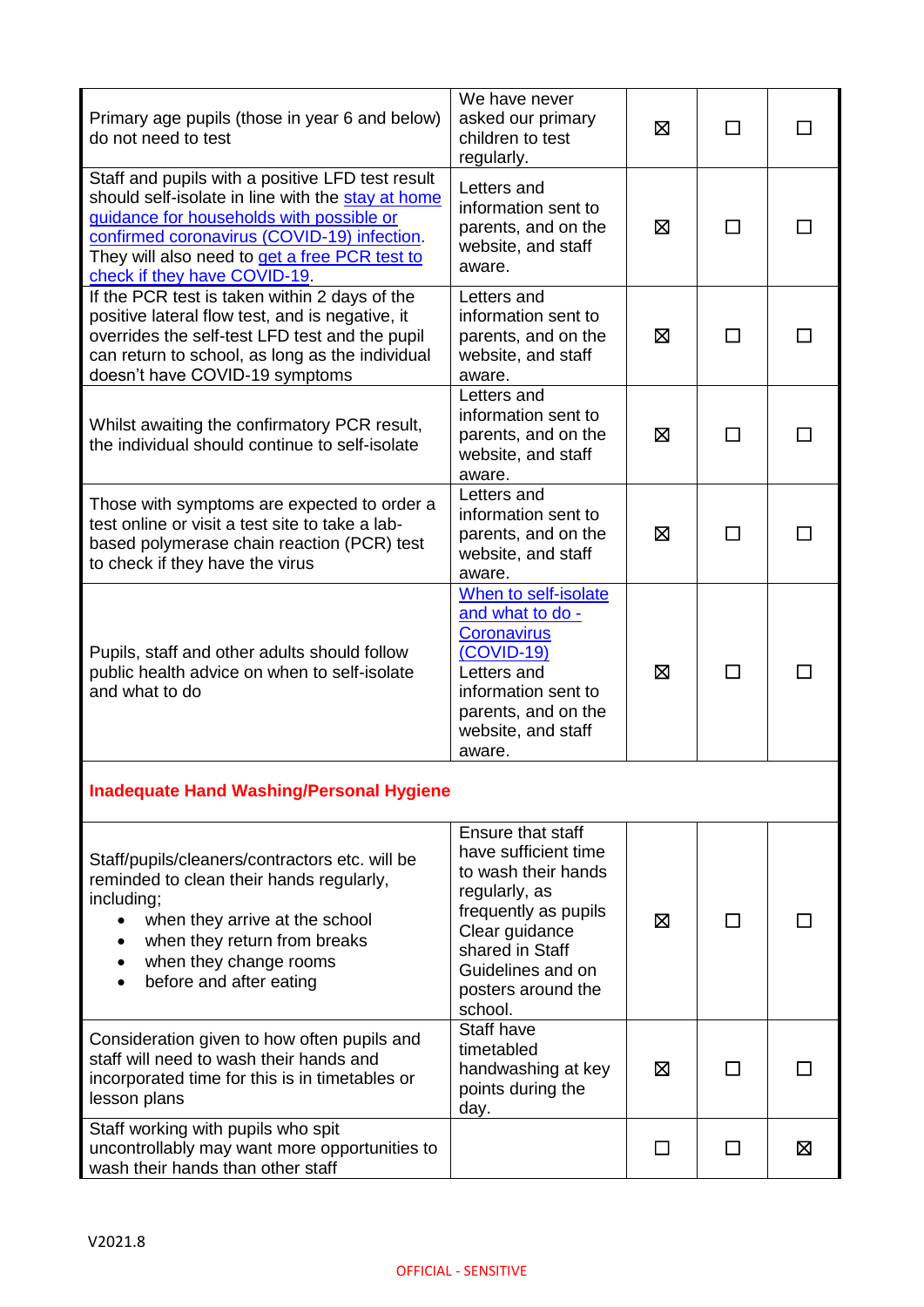| Pupils who use saliva as a sensory stimulant<br>or who struggle with 'catch it, bin it, kill it' may<br>also need more opportunities to wash their<br>hands and this has been considered                                                                                                                                  | Support in place as<br>required, especially<br>with Early Years.                                                                                                                                                                                                                                         | 区 | $\mathsf{L}$ | ΙI      |
|---------------------------------------------------------------------------------------------------------------------------------------------------------------------------------------------------------------------------------------------------------------------------------------------------------------------------|----------------------------------------------------------------------------------------------------------------------------------------------------------------------------------------------------------------------------------------------------------------------------------------------------------|---|--------------|---------|
| Help given to pupils with complex needs to<br>clean their hands properly                                                                                                                                                                                                                                                  | Support in place as<br>required.                                                                                                                                                                                                                                                                         | ⊠ | □            | $\Box$  |
| Risk assessments for pupils with complex<br>needs that may struggle to maintain as good<br>respiratory hygiene as their peers, for example<br>those who spit uncontrollably or use saliva as<br>a sensory stimulant, have been updated in<br>order to support these pupils and the staff<br>working with them             |                                                                                                                                                                                                                                                                                                          | П | ΙI           | 区       |
| Hands are washed with liquid soap & water for<br>a minimum of 20 seconds                                                                                                                                                                                                                                                  | Clear guidance<br>shared in Staff<br>Guidelines and on<br>posters.                                                                                                                                                                                                                                       | ⊠ | ΙI           |         |
| The school has considered whether they have<br>enough hand washing or hand sanitiser<br>'stations' available so that all pupils and staff<br>can clean their hands regularly                                                                                                                                              | All classrooms have<br>their own sinks, plus<br>additional facilities<br>available in toilets.                                                                                                                                                                                                           | 区 | П            |         |
| Alcohol based hand cleansers/gels can only<br>be used if soap and water are not available,<br>but is not a substitute for hand washing. Such<br>gels MUST ONLY BE USED UNDER CLOSE<br>SUPERVISION. In normal circumstances<br>pupils should not be using alcohol based hand<br>cleansers because of the risk of ingestion | Skin friendly<br>cleaning wipes can<br>be used as an<br>alternative<br>All classrooms have<br>their own sinks, plus<br>additional facilities<br>available in toilets.                                                                                                                                    | ⊠ | П            |         |
| School has embedded hand washing routines<br>into school culture, supported by behaviour<br>expectations to help ensure younger pupils<br>and those with complex needs understand the<br>need to follow them                                                                                                              | As above, staff have<br>timetabled<br>handwashing at key<br>points during the<br>day.                                                                                                                                                                                                                    | ⊠ | П            |         |
| The 'catch it, bin it, kill it' approach is very<br>important and is promoted                                                                                                                                                                                                                                             | Clear guidance<br>shared in Staff<br>Guidelines.<br>Gerras apresed easily Always sam-<br>tionals and has them to catch and<br><b>KNOCK OF STORES</b><br>frours re<br>m. Dispese of your Hisser Js soon at<br><b>DOMESTIC</b><br>sarface you touch. Clean your hands at<br>spon as you can.<br><b>NHS</b> | ⊠ | ΙI           |         |
| Disposable tissues are available in each room<br>for both staff and pupil use                                                                                                                                                                                                                                             | Available in every<br>room.                                                                                                                                                                                                                                                                              | ⊠ | □            | $\perp$ |
| Bins (ideally lidded pedal bins) for tissues are<br>available in each room                                                                                                                                                                                                                                                | Available in every<br>room, tied off at<br>lunchtime and<br>emptied daily.                                                                                                                                                                                                                               | ⊠ |              |         |
| School has embedded the 'catch it, bin it, kill it'<br>approach to ensure younger pupils and those<br>with complex needs get this right, and that all                                                                                                                                                                     | Staff ensure children<br>use this approach $-$<br>posters in place.                                                                                                                                                                                                                                      | ⊠ | $\mathsf{L}$ |         |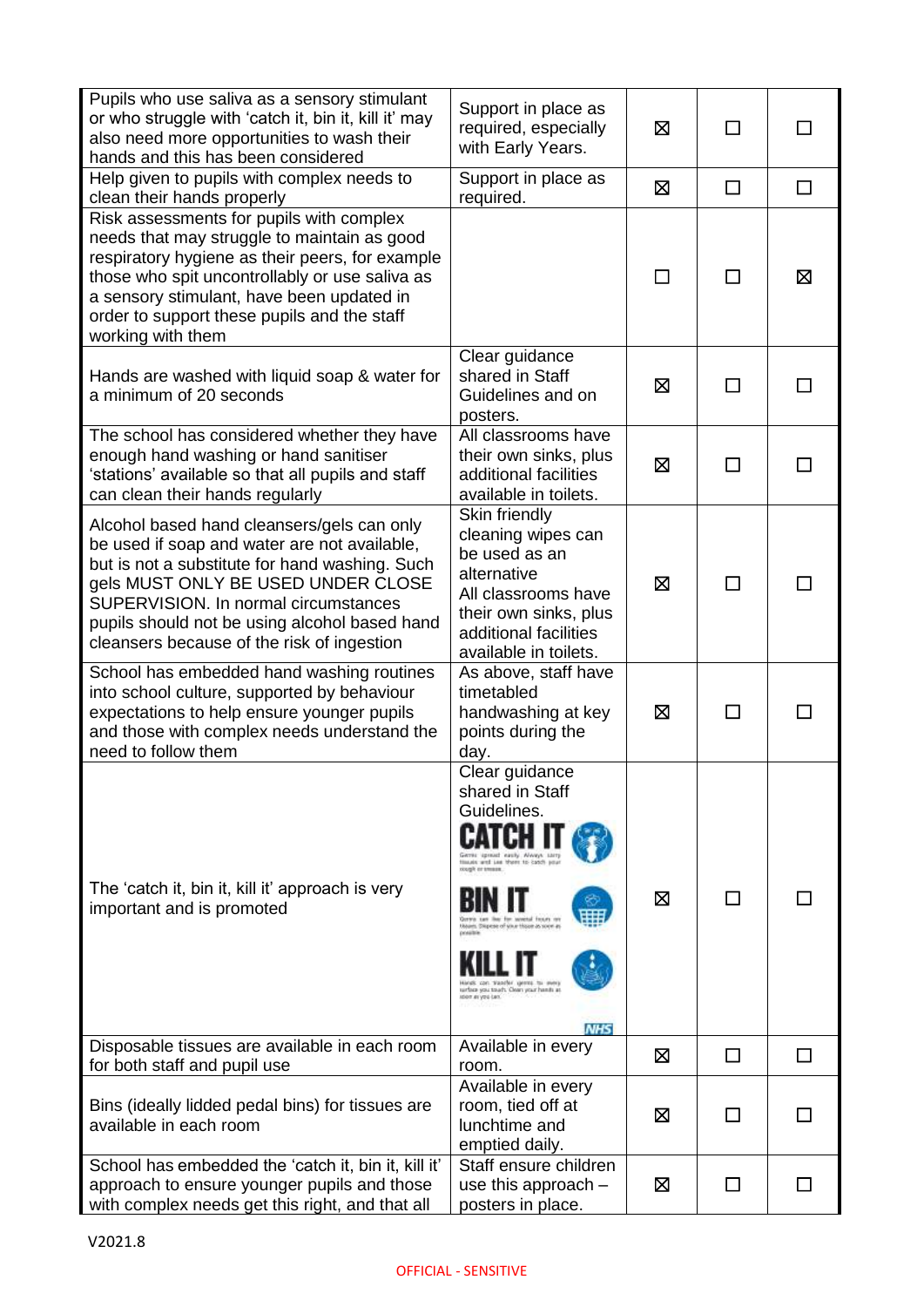| pupils understand that this is now part of how<br>the school operates                                                                                                                                                | The e-bug website<br>contains free<br>resources for<br>schools, including<br>materials to<br>encourage good<br>hand and respiratory<br>hygiene                                                                                                                                                                                                                                                                                                                         |   |              |  |
|----------------------------------------------------------------------------------------------------------------------------------------------------------------------------------------------------------------------|------------------------------------------------------------------------------------------------------------------------------------------------------------------------------------------------------------------------------------------------------------------------------------------------------------------------------------------------------------------------------------------------------------------------------------------------------------------------|---|--------------|--|
| <b>Inadequate Personal Protection &amp; PPE</b>                                                                                                                                                                      |                                                                                                                                                                                                                                                                                                                                                                                                                                                                        |   |              |  |
| Face coverings are worn in communal areas<br>in all settings by staff and visitors unless they<br>are exempt                                                                                                         | Guidelines shared<br>with staff. Staff and<br>visitors are wearing<br>face coverings in<br>line with this advice.                                                                                                                                                                                                                                                                                                                                                      | ⊠ | $\Box$       |  |
| In case of an outbreak in school, a director of<br>public health might advise that face coverings<br>should temporarily be worn in communal<br>areas or classrooms (by pupils, staff and<br>visitors, unless exempt) | This is covered in<br>the Outbreak<br>Management Plan.<br>Advice will be taken<br>on a case by case<br>basis.                                                                                                                                                                                                                                                                                                                                                          | ⊠ |              |  |
| In the above circumstances, transparent face<br>coverings, which may assist communication<br>with someone who relies on lip reading, clear<br>sound or facial expression to communicate,<br>can also be worn         |                                                                                                                                                                                                                                                                                                                                                                                                                                                                        | ⊠ | П            |  |
| Face coverings (whether transparent or cloth)<br>should fit securely around the face to cover<br>the nose and mouth and be made with a<br>breathable material capable of filtering<br>airborne particles             | Guidelines shared<br>with staff.                                                                                                                                                                                                                                                                                                                                                                                                                                       | ⊠ | $\mathbf{I}$ |  |
| Face visors or shields can be worn by those<br>exempt from wearing a face covering but they<br>are not an equivalent alternative in terms of<br>source control of virus transmission                                 | Visors may protect<br>against droplet<br>spread in specific<br>circumstances but<br>are unlikely to be<br>effective in<br>preventing aerosol<br>transmission, and<br>therefore in a school<br>environment are<br>unlikely to offer<br>appropriate<br>protection to the<br>wearer. Visors<br>should only be used<br>by those exempt<br>from wearing a face<br>covering after<br>carrying out a risk<br>assessment for the<br>specific situation and<br>should always be | ⊠ |              |  |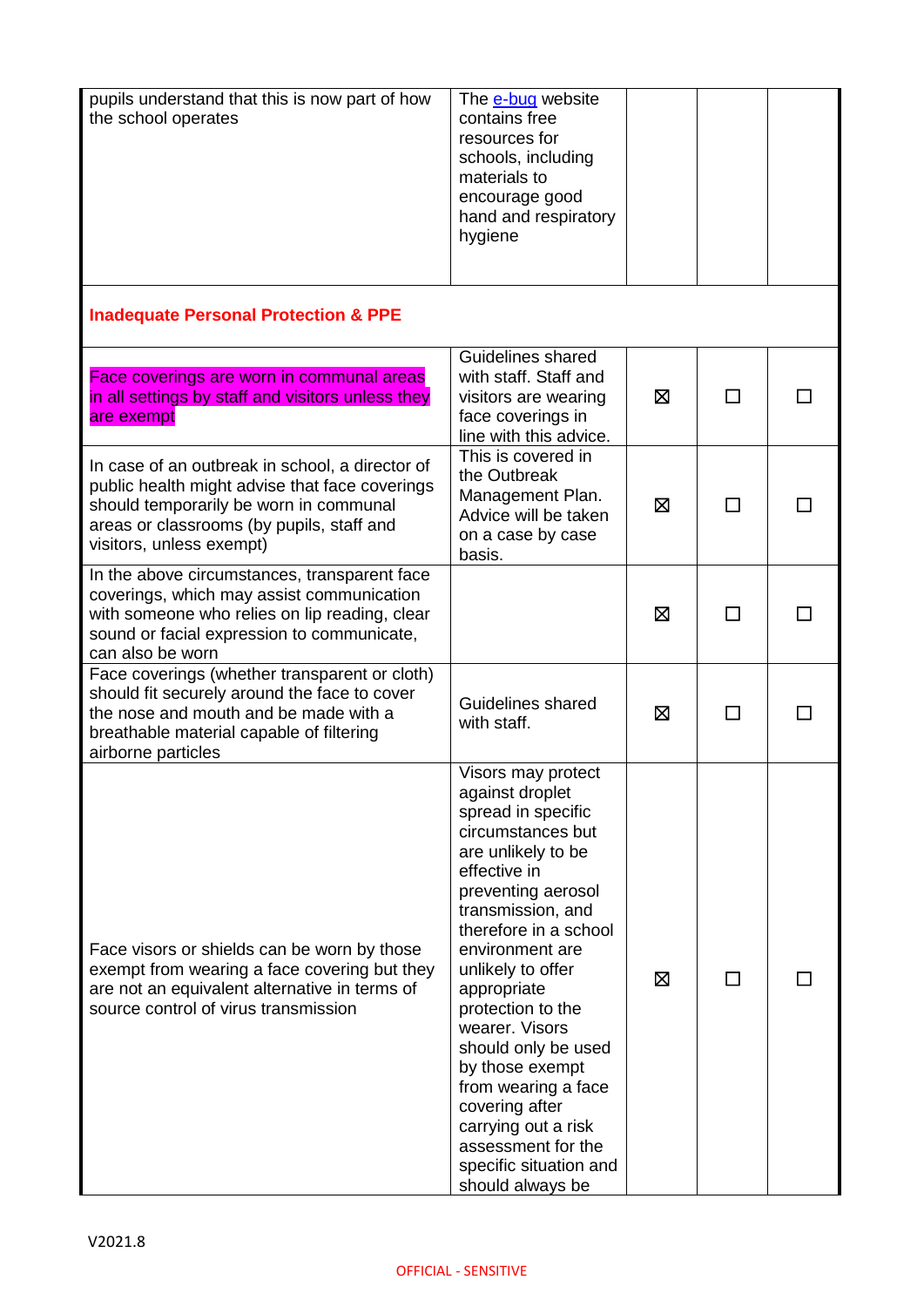|                                                                                                                                                                                                                        | cleaned<br>appropriately<br>Guidelines shared<br>with staff.                             |   |              |   |  |
|------------------------------------------------------------------------------------------------------------------------------------------------------------------------------------------------------------------------|------------------------------------------------------------------------------------------|---|--------------|---|--|
| Those who rely on visual signals for<br>communication, or communicate with or<br>provide support to such individuals, are<br>exempt from any requirement to wear face<br>coverings in schools or in public places      | Guidelines shared<br>with staff. Parents<br>who are exempt<br>inform staff               | 区 | ΙI           |   |  |
| Clear instructions are provided to staff on how<br>to put on, remove, store and dispose of face<br>coverings, to avoid inadvertently increasing<br>the risks of transmission                                           | Discussed during<br>staff meetings.                                                      | ⊠ |              |   |  |
| Safe wearing of face coverings requires<br>cleaning of hands before and after touching -<br>including to remove or put them on $-$ and the<br>safe storage of them in individual, sealable<br>plastic bags between use | Staff aware                                                                              | ⊠ | П            |   |  |
| Where a face covering becomes damp, it<br>should not be worn and the face covering<br>should be replaced carefully                                                                                                     | Staff aware                                                                              | ⊠ | $\mathsf{L}$ |   |  |
| PPE for coronavirus (COVID-19) is required<br>when performing aerosol generating<br>procedures (AGPs)                                                                                                                  | Risk assessment in<br>place                                                              | ⊠ | П            |   |  |
| When working with children and young people<br>who cough, spit or vomit but do not have<br>coronavirus (COVID-19) symptoms, only any<br>PPE that would be routinely worn, is worn                                      | Risk assessments/<br>intimate care/<br>medical guidance in<br>place as usual.            | ⊠ |              |   |  |
| <b>Visitors, Contractors &amp; Spread of Coronavirus</b>                                                                                                                                                               |                                                                                          |   |              |   |  |
| Key contractors are made aware of the<br>school's control measures and ways of<br>working                                                                                                                              | In place $-$<br>Information at main<br>office                                            | 区 | $\mathsf{L}$ |   |  |
| School ensures site guidance on is explained<br>to visitors and contractors on or before arrival                                                                                                                       | In place $-$<br>Information at main<br>office                                            | 区 | П            | П |  |
| Contractors to provide updated risk<br>assessment prior to visit which includes their<br>own controls round infection spread<br>prevention                                                                             | All contractors<br>already expected to<br>provide RAs                                    | 区 | П            |   |  |
| As normal, school engages with their local<br>immunisation providers to provide<br>immunisation programmes on site, ensuring<br>these are delivered in keeping with the<br>school's control measures                   | In place<br>These programmes<br>are essential for<br>children's health and<br>wellbeing  | 区 | □            |   |  |
| <b>Inadequate Ventilation</b>                                                                                                                                                                                          |                                                                                          |   |              |   |  |
| Occupied spaces must always be well<br>ventilated and a comfortable teaching                                                                                                                                           | Windows will be kept<br>open and doors if<br>safe to do so - Clear<br>guidance shared in | ⊠ | П            |   |  |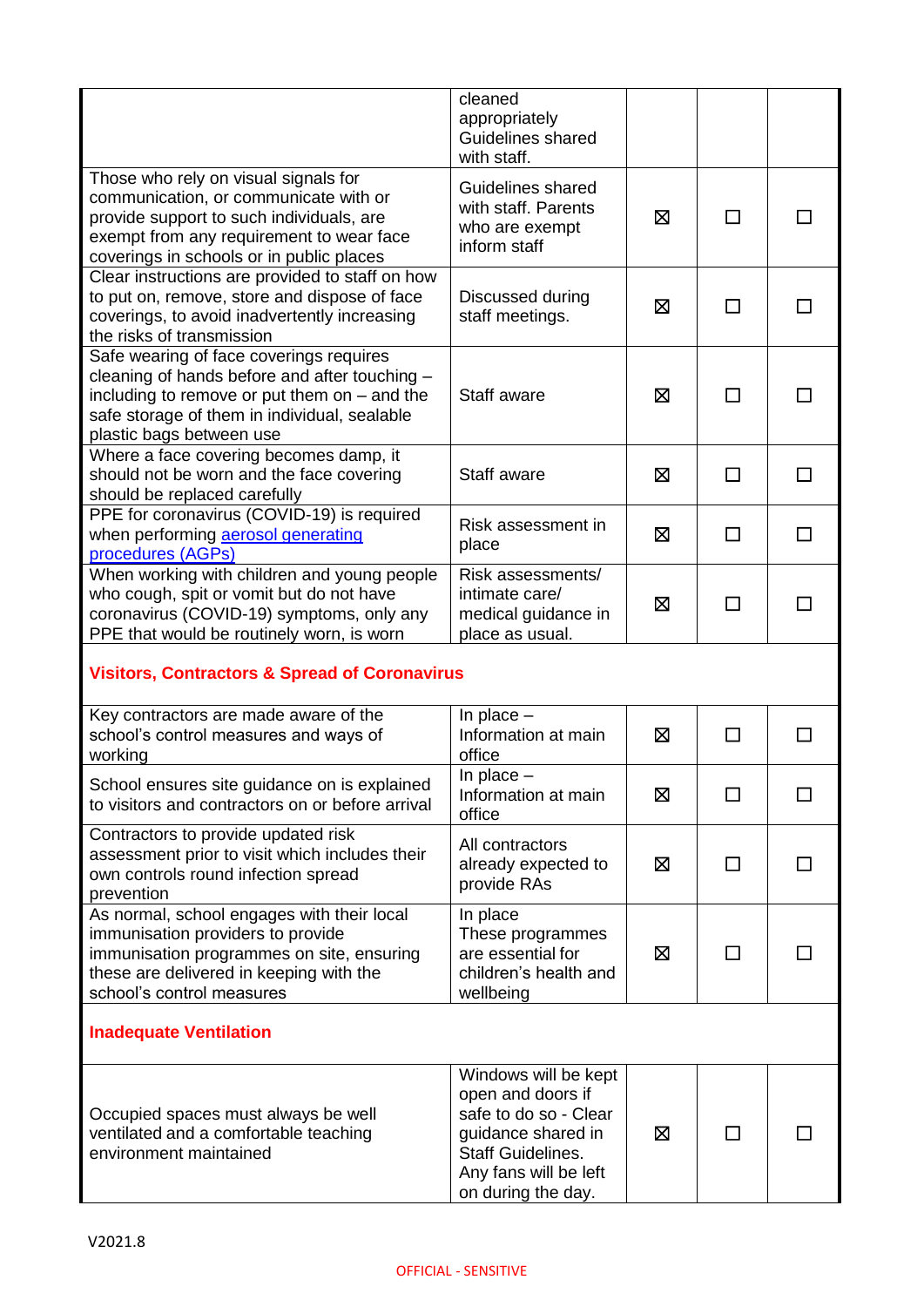|                                                                                                                                                                         | This can be<br>achieved by a<br>variety of measures<br>including:<br>mechanical<br>ventilation systems<br>- these should be<br>adjusted to increase<br>the ventilation rate<br>wherever possible,<br>and checked to<br>confirm that normal<br>operation meets<br>current guidance (if<br>possible, systems<br>should be adjusted<br>to full fresh air or, if<br>not, then systems<br>should be operated<br>as normal as long as<br>they are within a<br>single room and<br>supplemented by an<br>outdoor air supply) |   |              |   |
|-------------------------------------------------------------------------------------------------------------------------------------------------------------------------|----------------------------------------------------------------------------------------------------------------------------------------------------------------------------------------------------------------------------------------------------------------------------------------------------------------------------------------------------------------------------------------------------------------------------------------------------------------------------------------------------------------------|---|--------------|---|
| Ventilate spaces with outdoor air                                                                                                                                       | Windows will be kept<br>open and doors if<br>safe to do so - Clear<br>guidance shared in<br><b>Staff Guidelines.</b><br><b>Natural ventilation</b><br>- if necessary<br>external opening<br>doors may also be<br>used provided this<br>doesn't compromise<br>safeguarding<br>measures                                                                                                                                                                                                                                | ⊠ | П            |   |
| Where possible, occupied room windows<br>should be open                                                                                                                 | Windows will be kept<br>open if safe to do so<br>- Clear guidance<br>shared in Staff<br>Guidelines.                                                                                                                                                                                                                                                                                                                                                                                                                  | ⊠ | $\mathbf{L}$ |   |
| Switch air handling units with recirculation to<br>100% outdoor air where this is not possible,<br>systems are operated as normal                                       | Further advice on<br>this can be found in<br><b>Health and Safety</b><br>Executive guidance<br>on air conditioning<br>and ventilation<br>during the<br>coronavirus<br>outbreak and CIBSE<br>coronavirus (COVID-<br>19) advice                                                                                                                                                                                                                                                                                        |   |              | ⊠ |
| Prop doors open, where safe to do so (bearing<br>in mind fire safety and safeguarding), to limit<br>use of door handles and assist with creating a<br>throughput of air | Doors are propped<br>open where<br>possible.                                                                                                                                                                                                                                                                                                                                                                                                                                                                         | ⊠ | П            |   |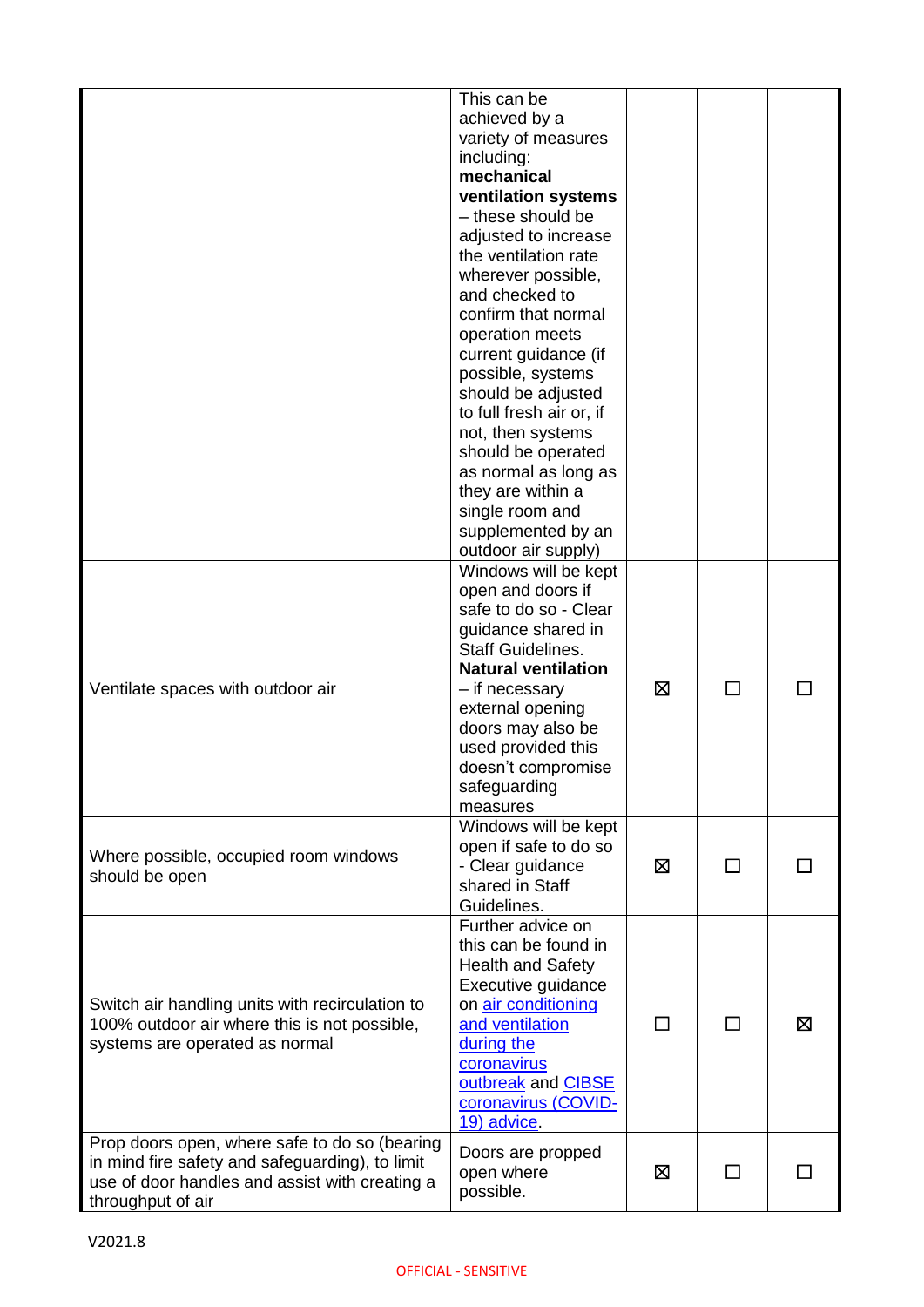| Ensure Milton sterilising fluid is available for<br>equipment that children put in their mouths,<br>including water bottles and resources.             |                                                                                                                                                  |                                                                                                                                                                                                                                                                                                                                                       | In place                     |                 |              |                 |  |
|--------------------------------------------------------------------------------------------------------------------------------------------------------|--------------------------------------------------------------------------------------------------------------------------------------------------|-------------------------------------------------------------------------------------------------------------------------------------------------------------------------------------------------------------------------------------------------------------------------------------------------------------------------------------------------------|------------------------------|-----------------|--------------|-----------------|--|
| Ensure antibac wipes are available in the<br>staffroom, by the photocopier and toilets.                                                                |                                                                                                                                                  | In place                                                                                                                                                                                                                                                                                                                                              |                              |                 |              |                 |  |
| Further control measures to reduce risks so far as is<br>reasonably practicable                                                                        |                                                                                                                                                  | <b>Name</b><br>Date                                                                                                                                                                                                                                                                                                                                   |                              |                 |              |                 |  |
| <b>ACTION PLAN</b> (insert additional rows if required)                                                                                                |                                                                                                                                                  | To be actioned by                                                                                                                                                                                                                                                                                                                                     |                              |                 |              |                 |  |
| Have you identified any further control measures needed to control<br>the risk and recorded them in the action plan                                    |                                                                                                                                                  |                                                                                                                                                                                                                                                                                                                                                       | Yes $\boxtimes$<br>No $\Box$ |                 |              |                 |  |
| Is the risk adequately controlled with existing control measures                                                                                       |                                                                                                                                                  | Yes $\boxtimes$<br>No <sub>1</sub>                                                                                                                                                                                                                                                                                                                    |                              |                 |              |                 |  |
| activity as part of the preparation of this risk assessment<br>What is the level of risk for this activity/situation with existing control<br>measures |                                                                                                                                                  | <b>High</b><br>⊠                                                                                                                                                                                                                                                                                                                                      |                              | <b>Med</b>      | Low          |                 |  |
| Have you consulted with the people/representatives undertaking the                                                                                     |                                                                                                                                                  |                                                                                                                                                                                                                                                                                                                                                       |                              | Yes $\boxtimes$ |              | No <sub>1</sub> |  |
| Arrangements for Boarding Schools During Pandemic - N/A                                                                                                |                                                                                                                                                  |                                                                                                                                                                                                                                                                                                                                                       |                              |                 |              |                 |  |
| If school needs to use additional heaters they<br>only use sealed, oil filled electric heaters                                                         | We avoid using<br>additional heaters in<br>classrooms.<br>Electric fan heaters<br>used sparingly due<br>to increased fire and<br>electrical risk |                                                                                                                                                                                                                                                                                                                                                       | 冈                            |                 | П            |                 |  |
| Consideration given to only opening every<br>other window instead of all windows when the<br>heating is activated                                      | Windows will be kept<br>open if safe to do so<br>- Discussed with<br>staff.                                                                      |                                                                                                                                                                                                                                                                                                                                                       | 区                            |                 |              |                 |  |
| Consideration given to opening high level<br>windows in preference to low level to reduce<br>draughts                                                  | Windows will be kept<br>open if safe to do so<br>- Discussed with<br>staff.                                                                      |                                                                                                                                                                                                                                                                                                                                                       | ⊠                            |                 | $\mathsf{L}$ |                 |  |
| In cold weather where the school heating<br>system is activated, windows are open to<br>provide trickle ventilation rather than being<br>fully open    | with staff.<br>background<br>space)                                                                                                              | be propped open<br>unless they have a<br>self-closing hold<br>open device fitted<br>Windows will be kept<br>open - Discussed<br>natural ventilation<br>- opening windows<br>(in cooler weather<br>windows should be<br>opened just enough<br>to provide constant<br>ventilation, and<br>opened more fully<br>during breaks to<br>purge the air in the | ⊠                            |                 | $\mathsf{L}$ |                 |  |
|                                                                                                                                                        |                                                                                                                                                  | Fire doors must not                                                                                                                                                                                                                                                                                                                                   |                              |                 |              |                 |  |